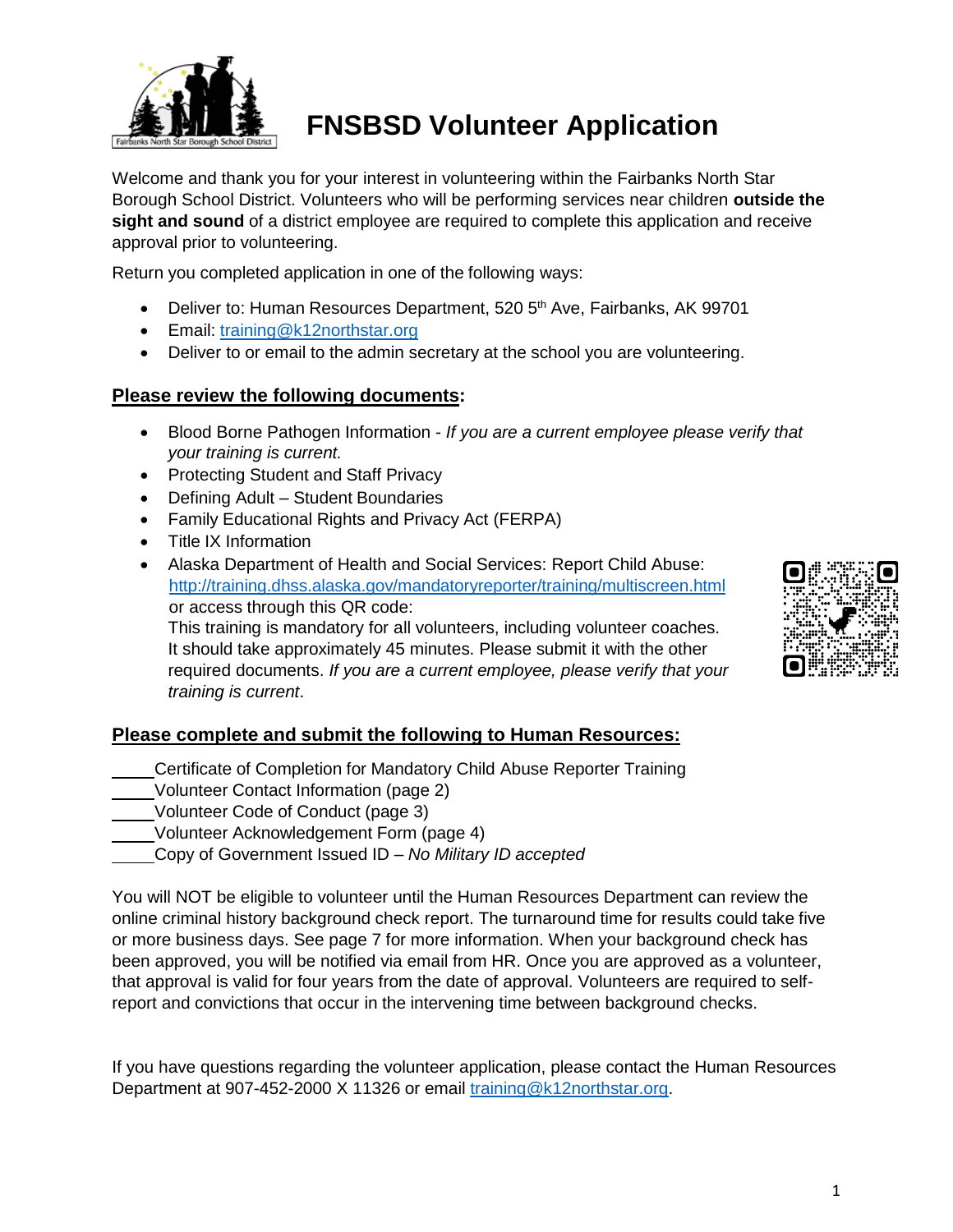

# **Volunteer Contact Information**

| <b>Please Print All Information Clearly</b>                                                                                                                                                                                                                                                                                                                                                                |  |  |       |                                                                                                                                                                                                                                     |                                                                                                                                                                                                                               |            |                                                                                                                                                                                                                                |  |  |
|------------------------------------------------------------------------------------------------------------------------------------------------------------------------------------------------------------------------------------------------------------------------------------------------------------------------------------------------------------------------------------------------------------|--|--|-------|-------------------------------------------------------------------------------------------------------------------------------------------------------------------------------------------------------------------------------------|-------------------------------------------------------------------------------------------------------------------------------------------------------------------------------------------------------------------------------|------------|--------------------------------------------------------------------------------------------------------------------------------------------------------------------------------------------------------------------------------|--|--|
|                                                                                                                                                                                                                                                                                                                                                                                                            |  |  |       | Name: We have a state of the state of the state of the state of the state of the state of the state of the state of the state of the state of the state of the state of the state of the state of the state of the state of th      |                                                                                                                                                                                                                               |            |                                                                                                                                                                                                                                |  |  |
|                                                                                                                                                                                                                                                                                                                                                                                                            |  |  |       | Mailing Address: Mailing Address: Mailing Address: Mailing Address: Mail 1997                                                                                                                                                       |                                                                                                                                                                                                                               |            |                                                                                                                                                                                                                                |  |  |
|                                                                                                                                                                                                                                                                                                                                                                                                            |  |  |       |                                                                                                                                                                                                                                     | City: City: City: City: City: City: City: City: City: City: City: City: City: City: City: City: City: City: City: City: City: City: City: City: City: City: City: City: City: City: City: City: City: City: City: City: City: |            | Zip: the control of the control of the control of the control of the control of the control of the control of the control of the control of the control of the control of the control of the control of the control of the con |  |  |
|                                                                                                                                                                                                                                                                                                                                                                                                            |  |  |       | Physical Address: Management of the Management of the Management of the Management of the Management of the Ma                                                                                                                      |                                                                                                                                                                                                                               |            |                                                                                                                                                                                                                                |  |  |
|                                                                                                                                                                                                                                                                                                                                                                                                            |  |  | City: | State:                                                                                                                                                                                                                              |                                                                                                                                                                                                                               |            | Zip: will be a set of the set of the set of the set of the set of the set of the set of the set of the set of the set of the set of the set of the set of the set of the set of the set of the set of the set of the set of th |  |  |
| Phone Contact #1: All and the Contact #1:                                                                                                                                                                                                                                                                                                                                                                  |  |  |       |                                                                                                                                                                                                                                     |                                                                                                                                                                                                                               |            |                                                                                                                                                                                                                                |  |  |
|                                                                                                                                                                                                                                                                                                                                                                                                            |  |  |       | <b>Phone Contact #2:</b> The contract of the contract of the contract of the contract of the contract of the contract of the contract of the contract of the contract of the contract of the contract of the contract of the contra |                                                                                                                                                                                                                               |            |                                                                                                                                                                                                                                |  |  |
| I am interested in volunteering at the following locations: ____________________                                                                                                                                                                                                                                                                                                                           |  |  |       |                                                                                                                                                                                                                                     |                                                                                                                                                                                                                               |            |                                                                                                                                                                                                                                |  |  |
|                                                                                                                                                                                                                                                                                                                                                                                                            |  |  |       |                                                                                                                                                                                                                                     |                                                                                                                                                                                                                               |            |                                                                                                                                                                                                                                |  |  |
| *Coach: YES                                                                                                                                                                                                                                                                                                                                                                                                |  |  | NO.   |                                                                                                                                                                                                                                     | <b>UAF Student/Practicum:</b>                                                                                                                                                                                                 | <b>YES</b> | <b>NO</b>                                                                                                                                                                                                                      |  |  |
| *If you select "yes", there are additional trainings specific to coaches on page 13.                                                                                                                                                                                                                                                                                                                       |  |  |       |                                                                                                                                                                                                                                     |                                                                                                                                                                                                                               |            |                                                                                                                                                                                                                                |  |  |
| I recognize that I am neither an employee nor an independent contractor. I understand I serve as a<br>volunteer at the discretion of the school district. I also understand that if approved, my volunteer<br>approval is valid for four years from the date of approval. I understand that I am required to self-<br>report any convictions that occur in the intervening time between background checks. |  |  |       |                                                                                                                                                                                                                                     |                                                                                                                                                                                                                               |            |                                                                                                                                                                                                                                |  |  |
| <b>Signature</b>                                                                                                                                                                                                                                                                                                                                                                                           |  |  |       |                                                                                                                                                                                                                                     | <b>Date</b>                                                                                                                                                                                                                   |            |                                                                                                                                                                                                                                |  |  |
|                                                                                                                                                                                                                                                                                                                                                                                                            |  |  |       |                                                                                                                                                                                                                                     |                                                                                                                                                                                                                               |            |                                                                                                                                                                                                                                |  |  |

#### **FOR FNSBSD HR USE ONLY:**

| <b>Date Application Received</b>             |  |
|----------------------------------------------|--|
| HR Employee Accepting Application (Initials) |  |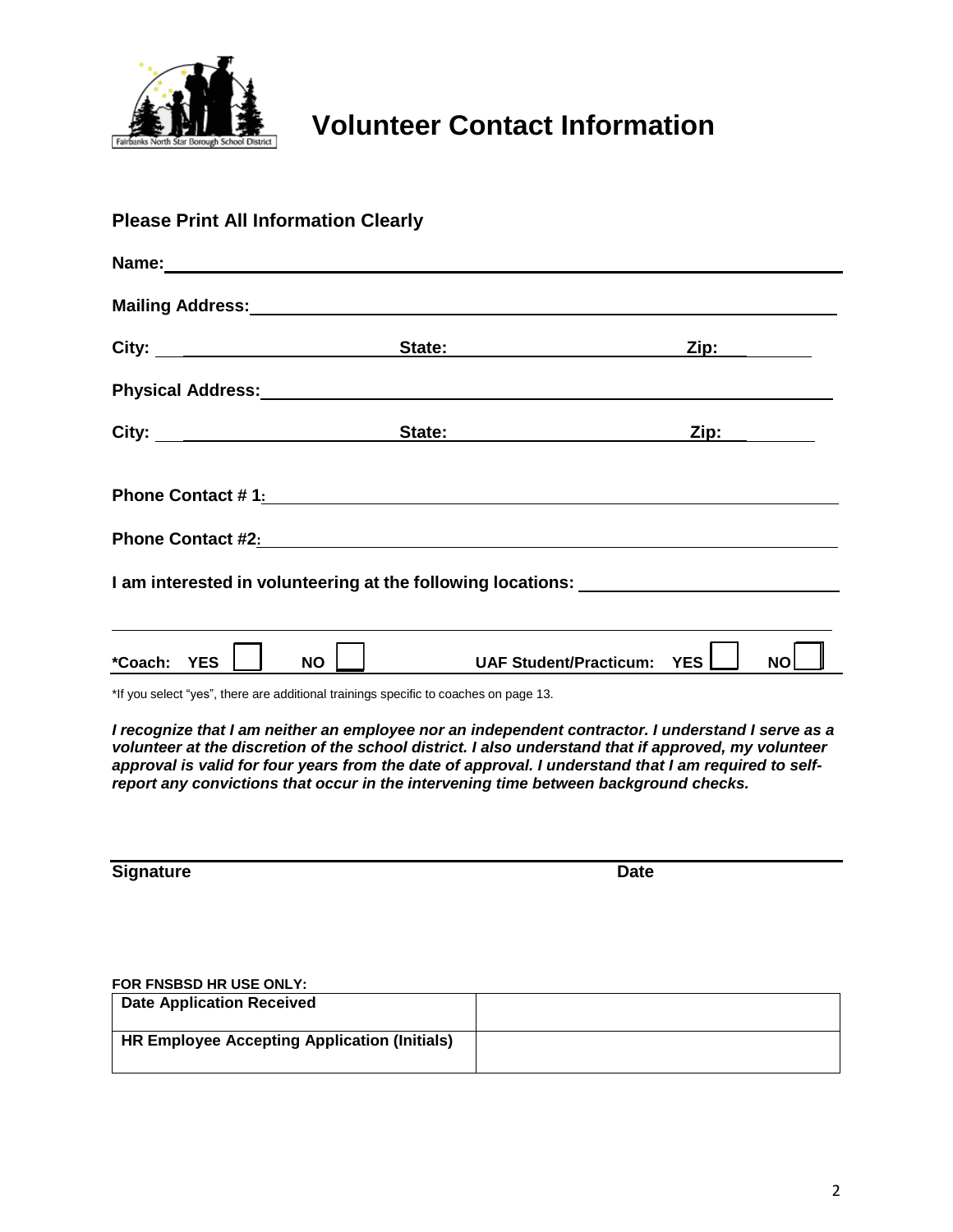

## **Volunteer Code of Conduct**

The Volunteer Code of Conduct outlines expectations for all FNSBSD volunteers.

Role and responsibilities in schools and programs are as follows:

- Understand that your role is a supportive one. The teacher and principal are completely in charge. If the teacher leaves the room, the teacher in the next room assumes responsibility. You must not be left in charge of a classroom.
- Remember volunteers are only permitted to work with students on school grounds and under the supervision of district staff. Have no outside contact with an individual student unless authorized by administration or parents.
- Maintain student confidentiality at all times. Do not discuss any student with anyone except teachers, counselors, and principals.
- Use good judgement and avoid any compromising situations. Work in a room with other people at all times. Never be left alone with one student out of view of other people. Always keep the door open. Always use adult bathrooms.
- Discipline is absolutely prohibited. Ask the teacher or district staff for assistance with problematic student behavior.
- If you become aware of suspected child abuse through your volunteer activities with the district, immediately report your concerns to an administrator, school counselor or teacher.\*

Professional expectations are as follows:

- Maintain a constructive attitude. Don't make negative comments about the school, its personnel or the students to other volunteers or individuals outside the school.
- Be prompt and consistent in your attendance. Staff depend on volunteers and plan their work accordingly. Students depend on volunteers even more, especially on field trips.
- Notify the school or department as soon as possible if you are late or absent.
- Keep an accurate record of your attendance by signing in each day you volunteer.
- Dress and act professionally.
- Never be under the influence of drugs or alcohol when with students on or off school grounds.
- Do not smoke on school grounds or at any time around students.
- Do not lend money, contribute or solicit money for organizations while on school grounds.
- Do not use the internet inappropriately by going to websites that are not conducive to a professional or educational environment.
- Do not use a cellphone in the classroom or at any time around students.

Health and safety expectations are as follows:

- Adhere to district, school, and classroom policies, rules and regulations.
- Refer any student in need of first aid or any type of medication to the teacher, nurse, or front office.
- Learn and follow fire drill and other emergency procedures and all school rules.
- Notify the principal of any accident you had on school grounds.

I agree to adhere to the above code of conduct at all times when I am a volunteer at a FNSBSD school site or program. I understand that my volunteer privileges can be revoked at any time.

Volunteer printed name Signature Signature Date

<sup>\*</sup>All volunteers, regardless of designation are mandated reporters and MUST report suspected child abuse within 24 hours. A mandated reporter who tells the principal or another individual within the school district of his or her suspicion of abuse or neglect, is not relieved of the obligation to make the report to OCS. The person with the suspicion must make the report as soon as it is reasonably possible, and no longer than twenty-four (24) hours.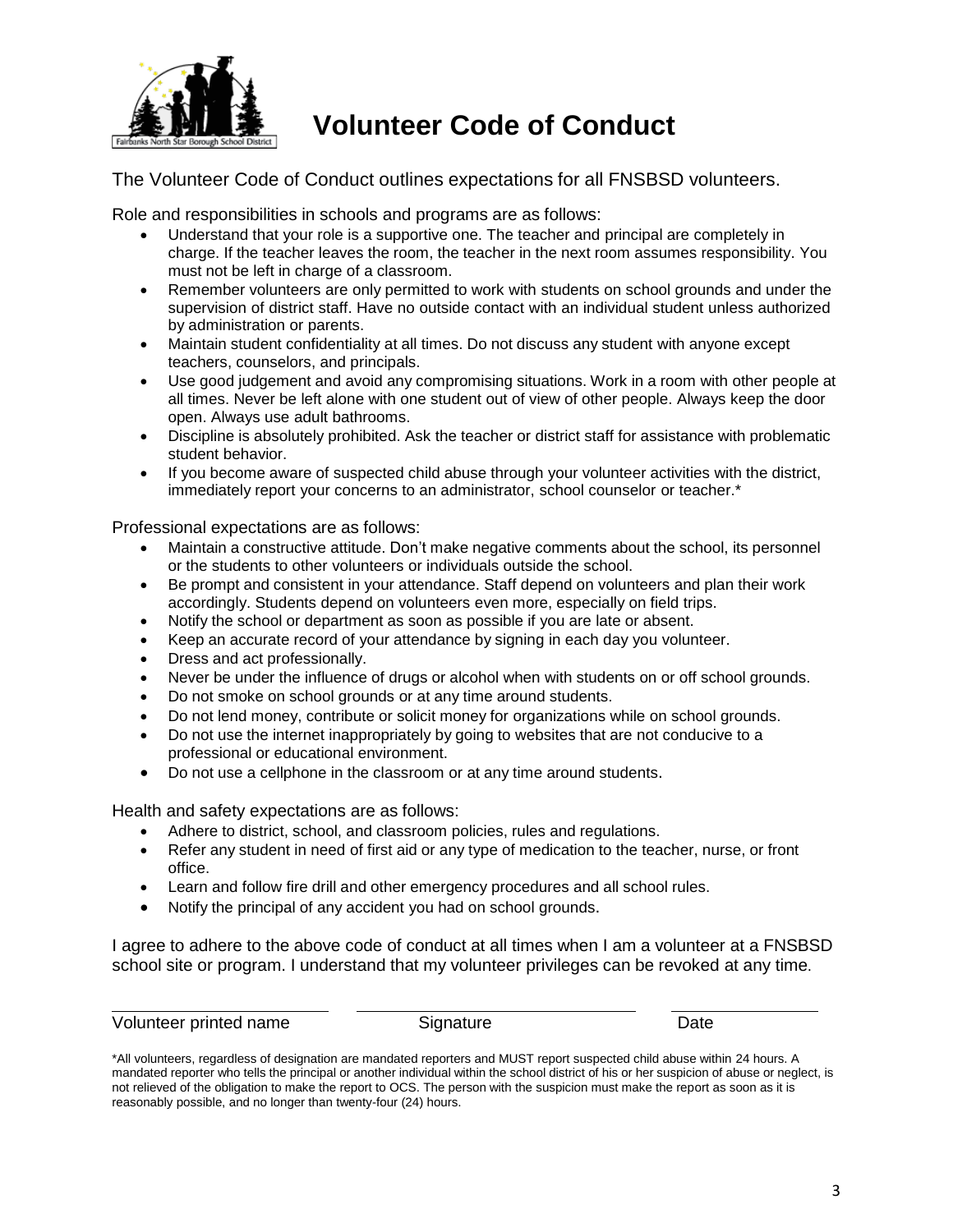

**Volunteer Acknowledgement Form**

#### **Please check each statement then sign and date the bottom of this form**.

#### **Blood Borne Pathogen Training Acknowledgement** (page 5)

| I have read and understand the information on Blood Borne Pathogens Training for Volunteers                                                                                                                                           |  |  |  |  |  |  |
|---------------------------------------------------------------------------------------------------------------------------------------------------------------------------------------------------------------------------------------|--|--|--|--|--|--|
| I understand that if I have additional questions regarding blood borne pathogens, I should<br>contact the Director of Nursing Services at 907-452-2000 X 11253.                                                                       |  |  |  |  |  |  |
| I have received information on the epidemiology, symptoms, and transmission of BBP diseases.                                                                                                                                          |  |  |  |  |  |  |
| I understand that all body fluids should be considered as potentially contaminated and I should<br>protect myself by using the appropriate PPE.                                                                                       |  |  |  |  |  |  |
| I understand how to handle contaminated materials and how to have areas that have been<br>contaminated cleaned.                                                                                                                       |  |  |  |  |  |  |
| I understand that I must immediately notify the building principal of a potential exposure<br>incident and complete required documentation of the incident.                                                                           |  |  |  |  |  |  |
| <b>Background Check Acknowledgement (page 7)</b>                                                                                                                                                                                      |  |  |  |  |  |  |
| I confirm that I have not been convicted of a misdemeanor within the last five years or ever been<br>convicted of a felony. If you have been convicted of either one, please fill out this form:<br>http://bit.ly/VolunteerDisclosure |  |  |  |  |  |  |
| Privacy and Adult - Student Boundaries Acknowledgement (pages 8 - 9)                                                                                                                                                                  |  |  |  |  |  |  |
| I acknowledge reading and understanding the information presented in the Defining Adult<br>Student Boundary information sheet and understand the information on Student and Staff<br>Privacy.                                         |  |  |  |  |  |  |
| Family Educational Rights and Privacy Act (FERPA) Acknowledgement (pages 10-11)                                                                                                                                                       |  |  |  |  |  |  |
| I acknowledge reading and understanding the information presented in the Family Educational<br>Rights and Privacy Act (FERPA) information sheet.                                                                                      |  |  |  |  |  |  |
| Title IX Acknowledgement (pages 11-12)                                                                                                                                                                                                |  |  |  |  |  |  |
| I acknowledge reading and understanding the information presented in the Title IX information<br>Sheet.                                                                                                                               |  |  |  |  |  |  |
| Name:                                                                                                                                                                                                                                 |  |  |  |  |  |  |

Signature: <u>Contract Contract Contract Contract Contract Contract Contract Contract Contract Contract Contract Contract Contract Contract Contract Contract Contract Contract Contract Contract Contract Contract Contract Con</u>

Date: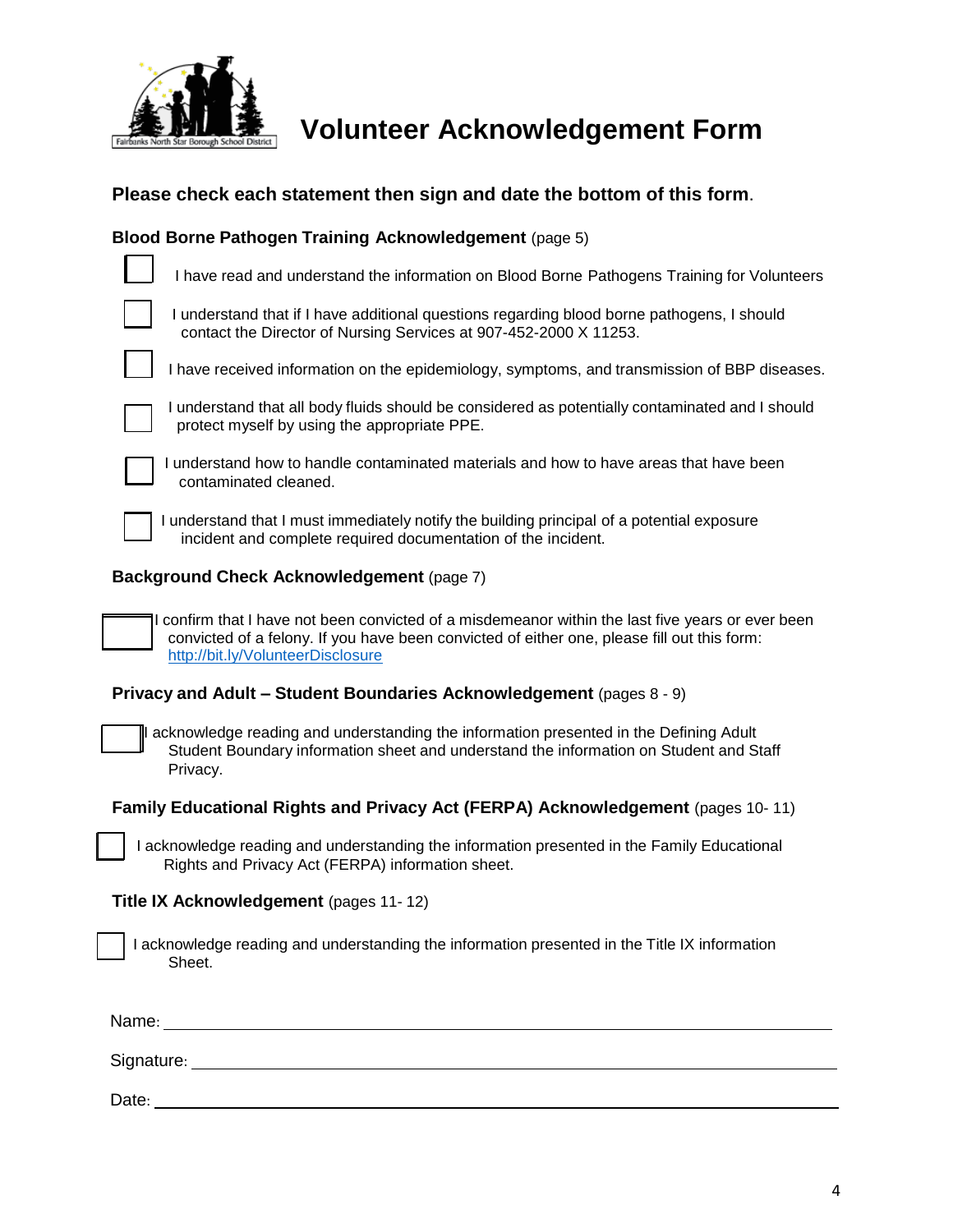

## **Blood Borne Pathogen Training for Volunteers**

Blood borne pathogens are pathogenic microorganisms such as viruses or bacteria which are carried in th blood and body fluids and can cause disease in people. There are many different blood borne pathogens, but the Hepatitis B Virus (HBV), Hepatitis C Virus (HCV) and the Human Immunodeficiency Virus (HIV) are the three viruses that pose the greatest concern to people. These diseases are specifically addressed by the OSHA Blood Borne Pathogen standard.

### **Hepatitis B Virus (HBV)**

Hepatitis B is a virus that can infect the liver. This inflammation can lead to more serious conditions such as chronic live disease, cancer, or death. More than 5,000 people die annually from HBV-related liver disease.

Symptoms may include fatigue, abdominal pain, loss of appetite, nausea, vomiting, and symptoms of jaundice (a distinct yellowing of the skin and eyes) and darkened urine will often occur as the disease progresses. Half of those infected show no symptoms and others may show symptoms as soon as 2 weeks or as long as 6-9 months after infection.

Hepatitis B is the most easily transmitted blood borne pathogen. The only way to confirm it is by a blood test. There is a cure or specific treatment for HBV, but fortunately there is an effective vaccine.

#### **Hepatitis C Virus (HCV)**

The Hepatitis C Virus (HCV) can also cause a liver infection. It is estimated that 3.5 million Americans are living with an active, chronic Hep C infection. In 2014, there were 19,659 deaths from HCV related infections.

Symptoms are frequently non-specific, but may include jaundice, abdominal pain, fatigue, dark urine, loss of appetite and nausea. Hep C may lead to cirrhosis of the liver and liver cancer. There is no vaccine for HCV, but there are anti-viral drugs that are used for those who have contracted the disease.

#### **Human Immunodeficiency Virus (HIV)**

Human Immunodeficiency Virus (HIV) attacks the body's immune system, weakening it so that it cannot fight other deadly diseases. Approximately 1.2 million people in the United States are HIV positive. 1 in 8 people may not be aware that they are infected. The HIV virus is very fragile and will not survive very long outside of the human body. It is primarily a concern to employees who provide first aid in situations involving fresh blood. Even though the chance on contracting HIV in the work place environment is low and the number of new cases is on the decline, because it is such a devastating disease, all precautions against exposure should be taken.

#### **Transmission of Blood Borne Pathogens**

To be exposed to a blood borne pathogen such as Hepatitis B, Hepatitis C or HIV, infected blood must get into your bloodstream. Exposures occur primarily through needle sticks, sharps injuries, mucous membrane and non-intact skin.

As a volunteer, you can be exposed to Hepatitis B, Hepatitis C and HIV by coming in contact with body fluids contaminated with blood. This can happen when you directly touch contaminated blood while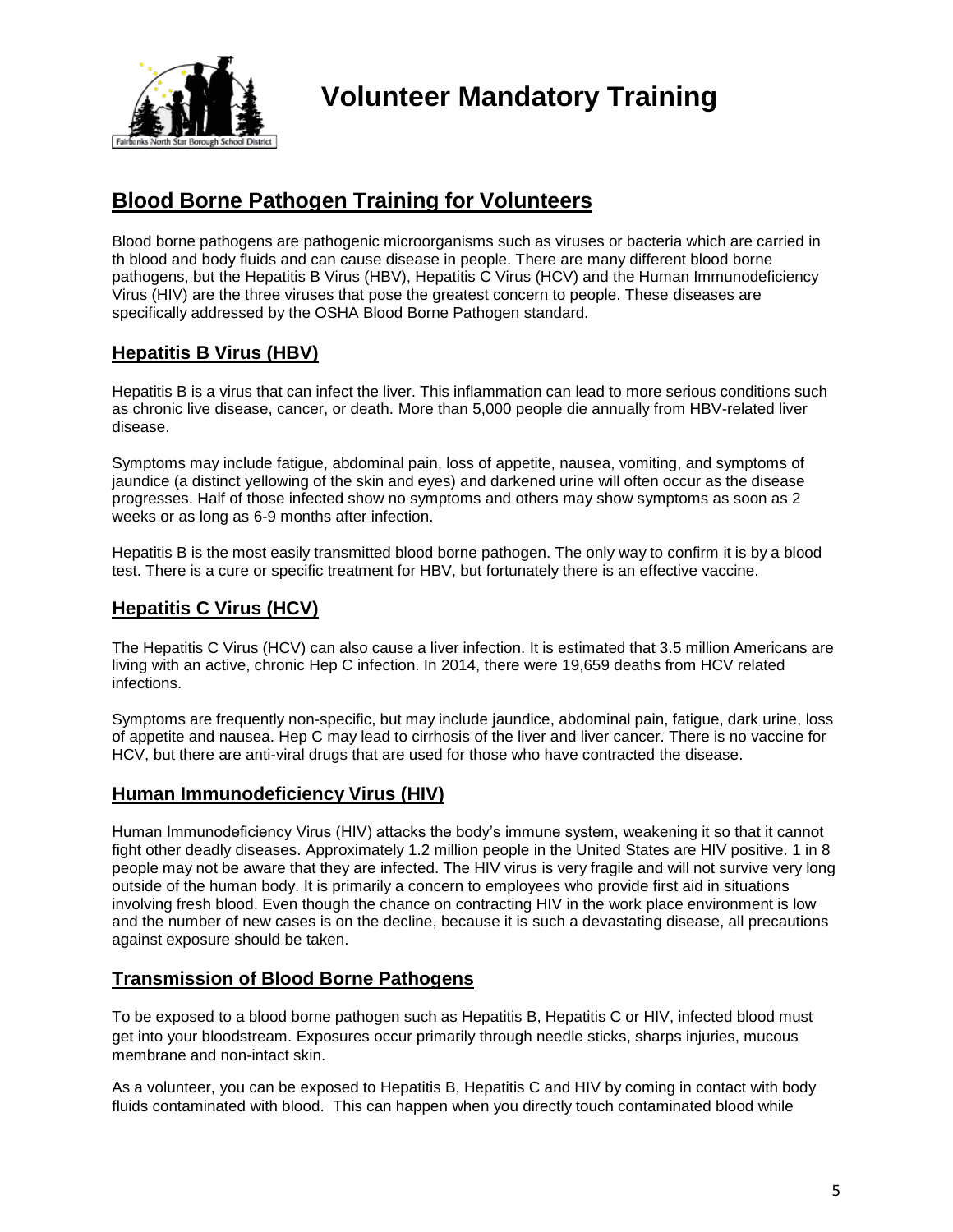

performing first aid or when you touch an object or surface contaminated with blood and then transfer the virus to your mouth, eyes, nose or non-intact skin. Feces, urine, vomit, nasal secretions, sputum, sweat, tears and saliva are not considered infectious unless they contain visible blood. Remember the virus must get into your bloodstream for you to get sick. You cannot become infected with these viruses through casual contact. Volunteers are urged to take advantage of available personal protective equipment, such as gloves, and follow work practice controls to prevent exposure to blood and other body fluids.

#### **Recognizing and Preventing Blood Borne Pathogen Exposures**

Knowing these steps will help you prevent exposures to body fluids that are potentially infectious.

- FNSBSD has a Blood Borne Pathogen Exposure Control Plan. It is based on the guidelines For workplace safety according to OSHA standards.
- Follow universal precautions. Although you may instinctively want to help a student, make sure That you first protect yourself properly.
- Contact custodial staff immediately to endure proper cleaning of contaminated surfaces.
- Practice good handwashing techniques. This is the most important defense against the spread of disease. A handwashing video can be found here: <https://www.cdc.gov/cdctv/healthyliving/hygiene/fight-germs-wash-hands.html>

#### **Universal Precautions and Work Practice Controls**

Universal precautions and work practice controls are used as an approach to infection control to protect employees and volunteers from exposure to all human blood and other potentially infectious materials. These include:

- Treat all human blood and body fluids as if they are infectious.
- Observe universal precautions in all situations when there is a potential for contact with blood or Other potentially infectious materials.
- Use personal protective equipment in all situations involving blood or body fluids.

#### **Handwashing**

Handwashing facilities should be readily accessible. Antiseptic hand cleanser can be used if handwashing facilities are not accessible – handwashing with soap and water should be done as soon as possible. Wash hands immediately after removing gloves or other Personal Protective Equipment (PPE).

#### **Personal Protective Equipment (PPE)**

The most common PPE that volunteers will use is gloves.

- Wear gloves when it is possible that your hands may come into contact with blood or body fluids Or if you have cuts, scratches, or other breaks in the skin.
- Gloves are single use; do not wash or reuse. They should be removed if they become torn or damaged.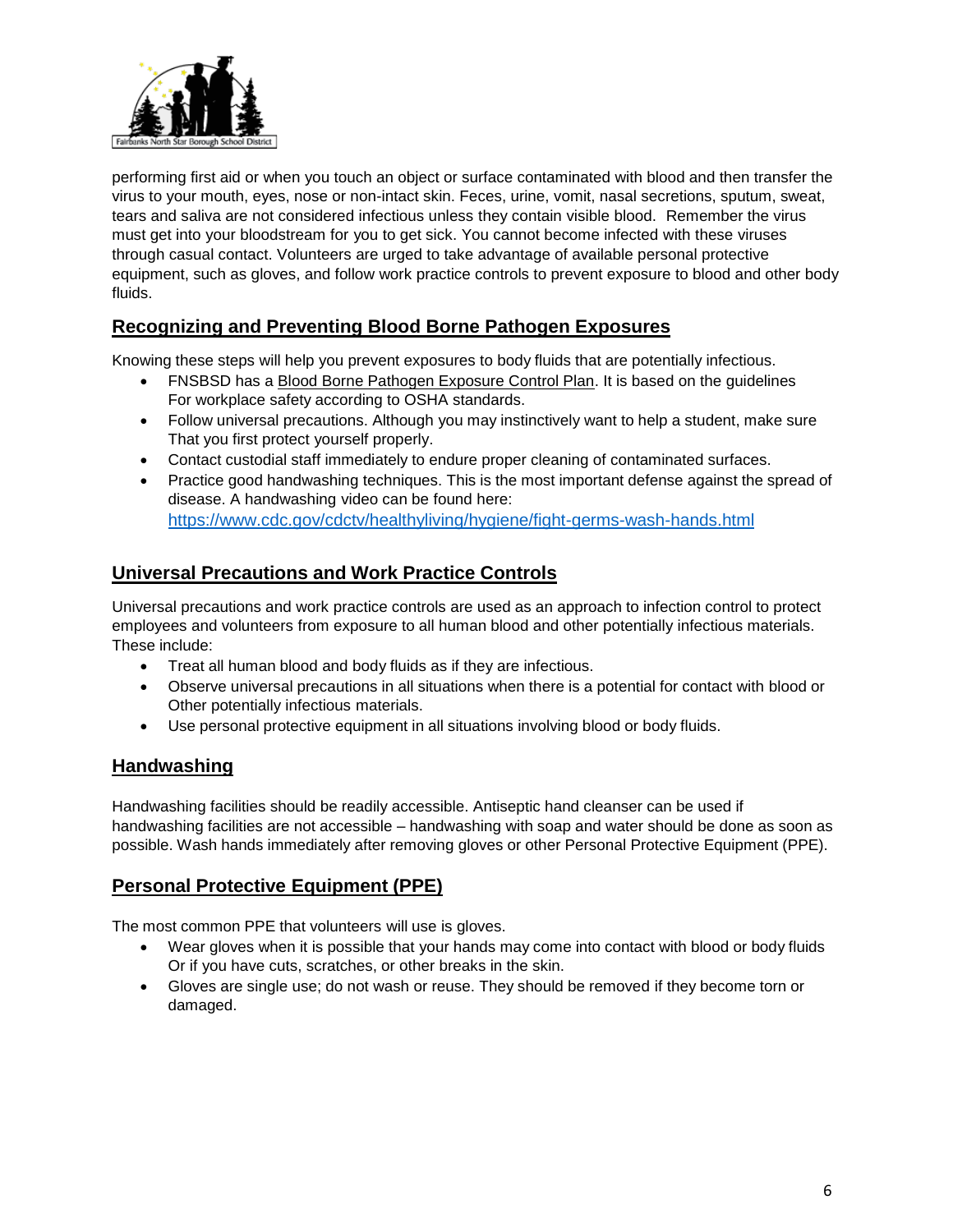

#### **Custodial Responsibilities**

Custodial responsibilities include the major tasks of cleaning and disposal of potentially infectious materials. To minimize exposures the following measures should be implemented:

- Notify custodial staff to clean any equipment or surfaces contaminated with blood or body fluids.
- Broken glass should always be treated as contaminated and never be picked up with unprotected hands. Always use mechanical means to pick up glass such as a broom and dustpan. Never push or compact trash with your hands. Hold it away from you and shake down.
- Call your custodial staff for assistance and clear the area of students.

#### **In the event of exposure, volunteers are required to**:

- Wash exposed areas with soap and water. Immediately flush exposed mucous membranes with water.
- Immediately report the exposure incident to the building principal. The principal will provide appropriate paperwork and instructions for seeking medical attention.

#### **Additional Information**

If you have additional questions related to blood borne pathogens, please contact the Director of Nursing Services at 907-452-2000 X 11253.

## **Background Check Information**

The Fairbanks North Star Borough School District strives to provide a safe and secure environment for students, staff and volunteers. To further this goal, the School District will conduct background checks on volunteers who will be performing services near children outside the sight and sound of a district employee.

Please be advised as a part of your volunteer process, you will be asked to complete a background check authorization. FNSBSD background check complies with the Fair Credit Reporting Act (FCRA). FNSBSD's third-party consumer agency, True Hire, **only** researches your criminal background.

**You will receive an email from True Hire with a link to complete the background check information.** Human Resources requests that you complete this information request within 48 hours of receiving the email. If you don't have access to a personal computer, you can use the district computers available outside the Human Resources Department.

The background check report may take five or more business days for completion. Volunteers may **NOT** volunteer in the schools until this background check process has been completed and the Human Resources Department approval for volunteer placement has been received. You will be notified via email when you have been approved to begin volunteer work in the school.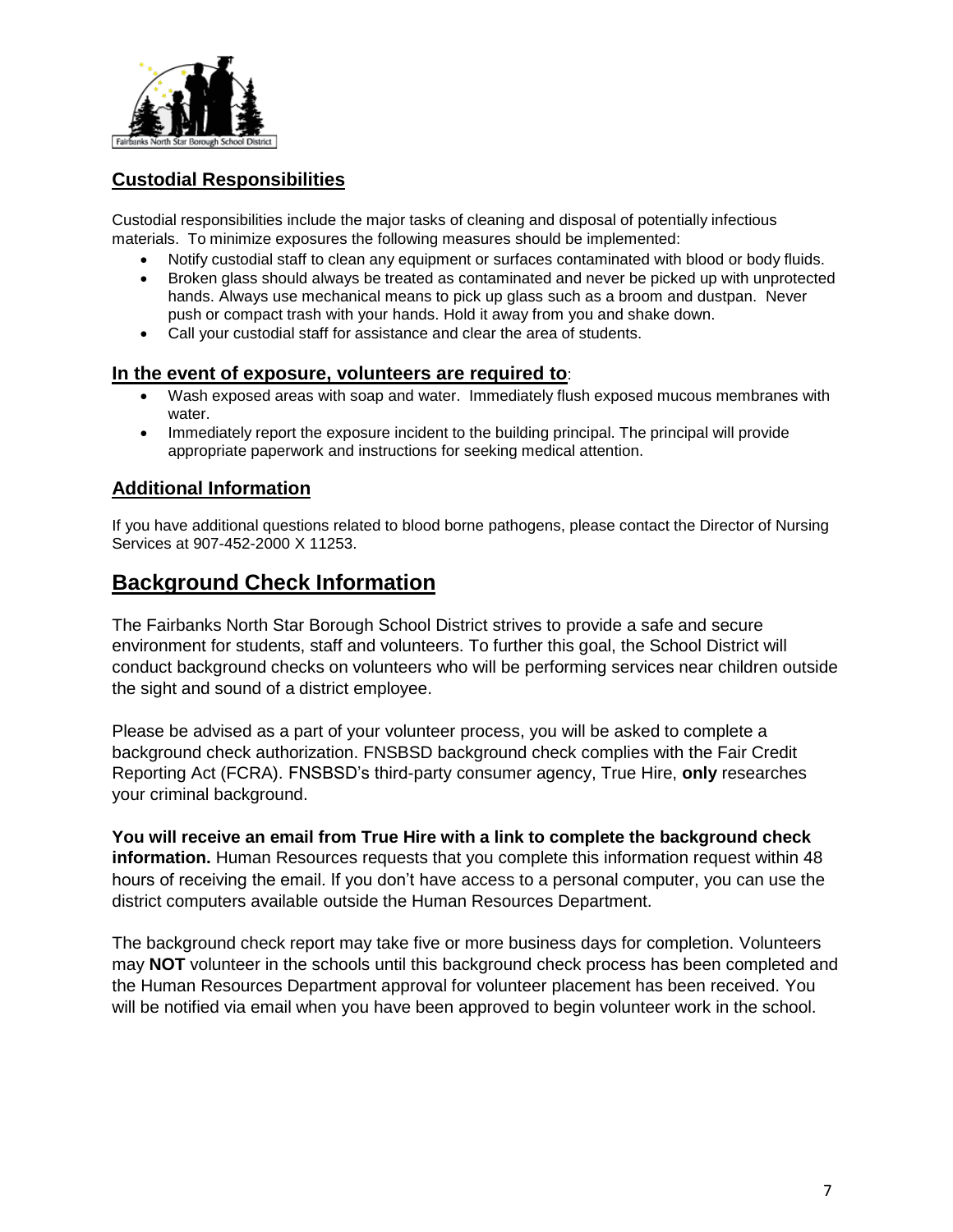

## **Protecting Student & Staff Privacy**

Respecting one's privacy and confidentiality is very important. Each student with whom you work has a right to expect that nothing that happens to or with them will be repeated to anyone other than authorized school employees, as designated by the administrators of each school. Even when discussing a student with those who are directly involved in a student's education, such as a teacher, principal, or guidance counselor, you many not share otherwise confidential information with them unless it is relevant to the student's educational growth, safety or wellbeing. This obligation extends to written and verbal information.

Parents, friends, or community members may, in good faith, ask you questions about a student's problems or progress. Again, you must refer all such questions to the authorized school employees. You may not share information about a student, even with members of your own family or their family.

Employees have a right to expect their personal information also be kept confidential. Volunteers may become aware of employee personal information through the course of their activities. You are asked to respect the privacy of the individuals by not sharing this information with others. If you have a concern about this private information, you may discuss your concerns with the associated school principal or program supervisor.

## **Defining Adult – Student Boundaries**

Adult members who are closely involved with students must understand the difference between appropriate and in appropriate interactions.

Appropriate interactions are those that create a safe environment in which students may grow, learn, seek help in solving problems and conflicts, and develop social skills. Inappropriate interactions cross the boundaries separating student from adult needs and create a relationship that becomes peer-to-peer rather than adult–to-child.

Offenders may be judged by students and others to be the "best" volunteer, are very popular with students and are often recognized for contributions. Adults who have frequent one-to-one contact with students or who work in extracurricular activities can be at risk for inappropriate interactions or student allegations of inappropriate interactions. The expanding access to and use of technology as an informal and mobile communication tool may lead to inappropriate interactions.

The examples shown below my help you determine when appropriate interactions begin to cross the line to inappropriate.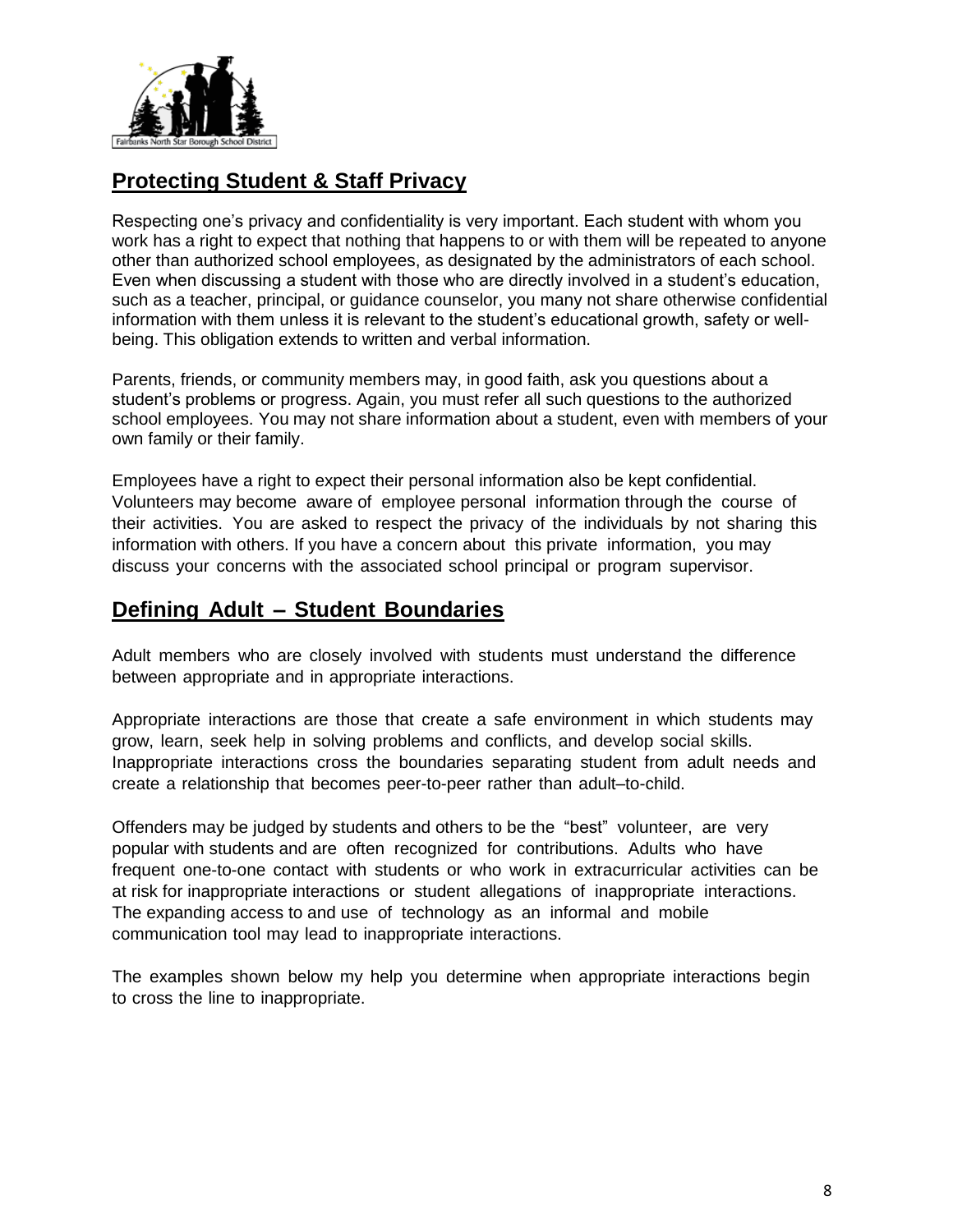

| Appropriate Interactions                                 | Inappropriate Interactions                                  |
|----------------------------------------------------------|-------------------------------------------------------------|
| Maintain Appropriate personal space                      | Invades personal space; physical proximity that is too      |
|                                                          | close                                                       |
| Maintain reasonable eye contact                          | Maintain intense eye contact                                |
| Appropriate comments regarding academic environment      | Comments that are physical in nature, i.e. "you have        |
| and social activities                                    | great legs," "you should wear that sweater more often,"     |
|                                                          | "what big muscles you have," or may have sexual             |
|                                                          | overtones; condoning inappropriate topics for               |
|                                                          | discussion; condoning verbal comments with sexual           |
|                                                          | overtones; flirting                                         |
|                                                          |                                                             |
| Student-adult communication appropriate and              | Student-adult communication has implied messages and        |
| understood by general population                         | inside understanding not commonly understood by             |
|                                                          | general population; hidden communication                    |
| Conversations with students support learning and growth  | Conversations with students disclose personal and           |
| for student; student's perspective is focus of           | confidential information so that the student becomes the    |
| conversation                                             | confidant of the adult; adults revealing personal           |
|                                                          | information that could make the student uncomfortable;      |
|                                                          | adult becomes focus of conversation                         |
|                                                          |                                                             |
| Student-adult relationship centered on academics,        | Student-adult relationship maintained outside school        |
| school events and activities                             | events, manifested by taking student(s) to lunch, gift      |
|                                                          | giving, outside social activities, frequent rides home or   |
|                                                          | receiving or writing personal notes                         |
| Leaders of extracurricular and co-curricular activities  | Leaders of extracurricular an co-curricular activities      |
| maintain clear standards around gender issues and        | encourage atmosphere of loose and inappropriate             |
| harassment                                               | boundaries around gender and harassment issues              |
| A pat on the back, shoulder or arm                       | Shoulder message, lingering touches, squeezes,              |
|                                                          | requesting affection; hugs, kisses or invitations to "give" |
|                                                          | me a hug," "give me a kiss," touches on private parts of    |
|                                                          | bodies                                                      |
| Exercising good judgement on whether to touch students   | Touching students who may misinterpret the touch due        |
| and/or under what circumstances; sensitive to individual | to individual circumstances, cultural standards or          |
| preferences and cultural norms                           | developmental stage                                         |
| Referring serious student problems to the appropriately  | Adults acting as helpers for serious student problems in    |
| trained professional                                     | circumstances where appropriate training in effective       |
|                                                          | advising or counseling is warranted                         |
| Parent approves of the interaction                       | Parent questions the appropriateness of the interaction     |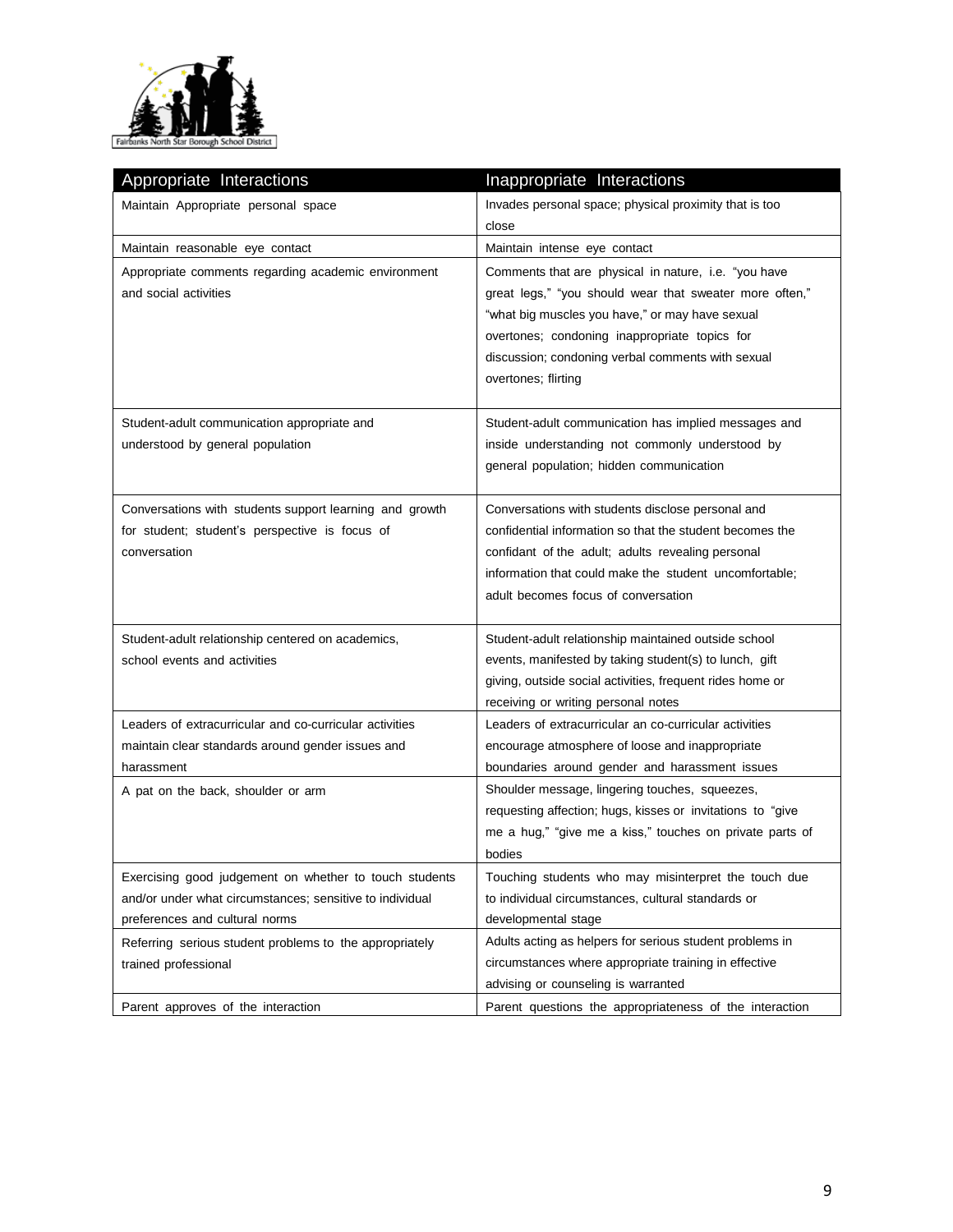

## **Family Educational Rights and Privacy Act (FERPA)**

This document is intended for Local Education Agencies (LEAs) and schools to give to their volunteers to inform them about their responsibilities to protect students' persona lly identifiable information from education records acquired under FERPA's school official exception. For more information about FERPA, please visit [https://studentprivacy.ed.gov](https://studentprivacy.ed.gov/)

#### **Introduction**

You have volunteered for **Fairbanks North Star Borough School District** to perform services that require you to access and use personally identifiable information (PII) from students' education records. Your access and use of the PII is governed by the Family Educational Rights and Privacy Act (FERPA)

FERPA requires the school or school district to maintain "direct control" over your use and maintenance of students' education records and to use reasonable methods to ensure that you obtain access to only those education records in which you have an educational interest.

If you have any questions about information in this document, they should be directed to a Student Records Specialist at 907-452-2000 X 11238.

#### **What is FERPA**

The Family Educational Rights and Privacy Act (FERPA) is a Federal law that protects personally identifiable information (PII) in students' educational records form unauthorized disclosure. It affords parents the right to have access to their children's education record, the right to seek to have the records amended, and the right for parents and eligible students to have some control over the disclosure of PII from education records.

FERPA includes provisions allowing students' PII from education records to be disclosed without the prior written consent of parents, if the disclosure meets the criteria for one of the permitted consent exceptions.

The school official exception allows educational agencies to share PII from education records without consent with contractors, consultants, volunteers, or other parties to whom an agency or institution has outsourced institutional services or functions, as long as certain additional requirements are met.

#### **What should I do to protect student PII from education records under FERPA?**

It's important that you take the following steps to protect student privacy:

- *Do not disclose the PII to another party* (except back to the School or District). The PII must not be shared with unauthorized users, and it must be protected from inadvertent disclosure due to careless handling.
- *Do not use the PII for other purposes.* The PII has been provided only for you to perform the volunteer service for which the school provided you the information. It should not be used for other purposes.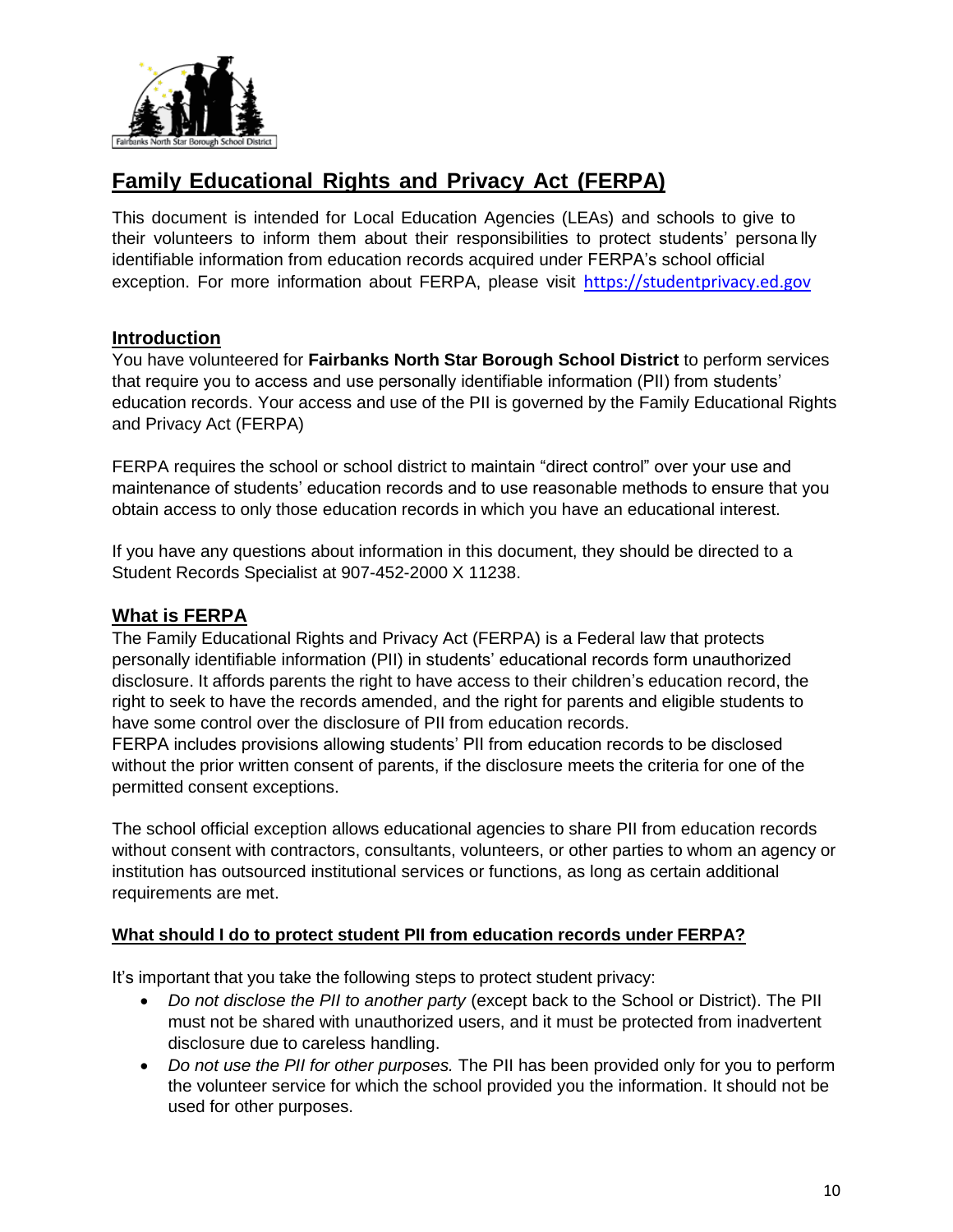

• Do not keep the PII after you complete you volunteer service. Destroy or return the PII to the school or district after completion of the service that you provided.

#### **Who can I contact for more information?**

To call: Student Record Specialist 907-452-2000 X 11238

To access a training video: <https://studentprivacy.ed.gov/training/school-volunteers-and-ferpa>

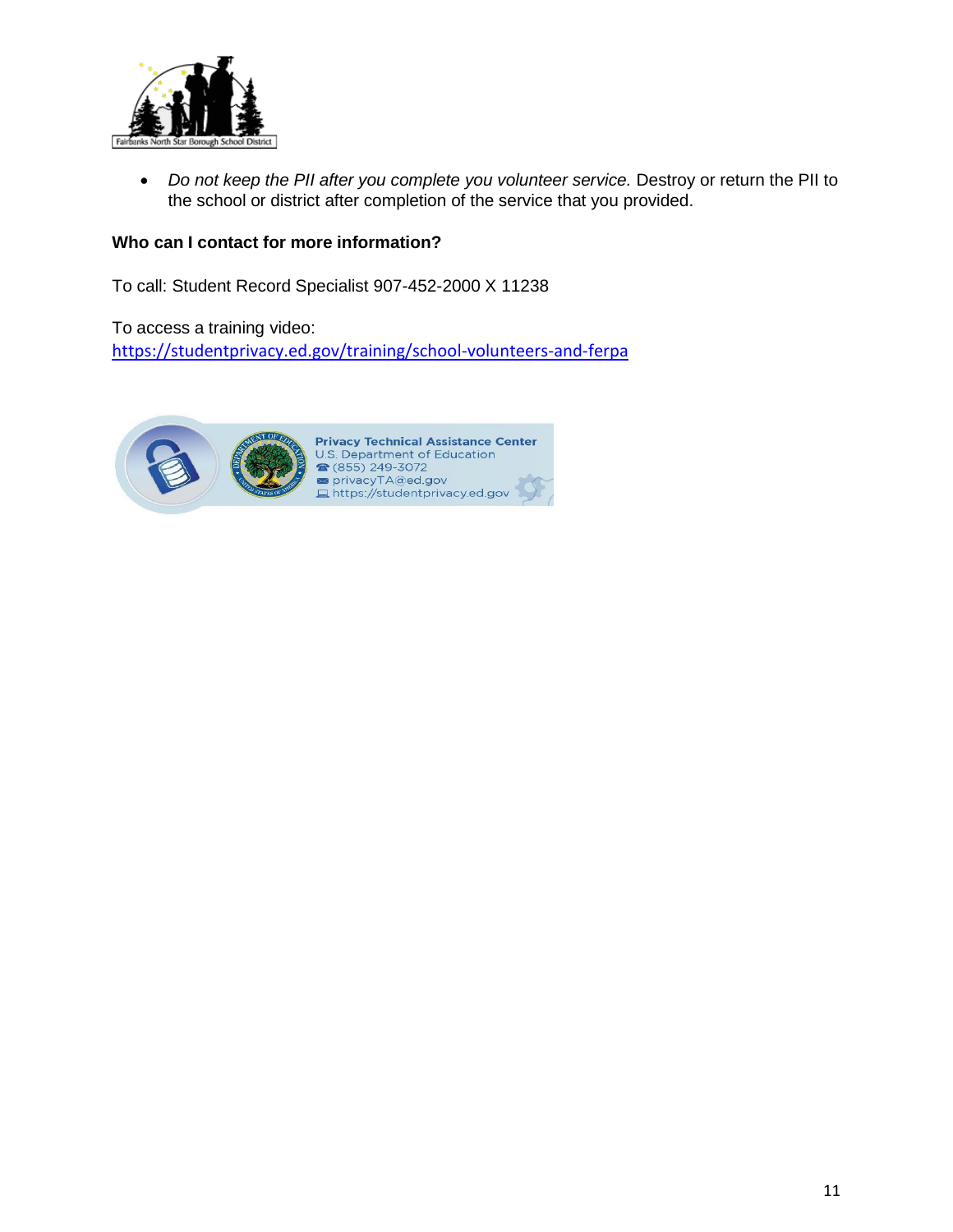# **Title IX**



*"No person in the United States shall, on the basis of sex, be excluded from participation in, be denied the benefits of, or be subjected to discrimination under any education program or activity receiving federal financial assistance."*

Title IX is a federal equity law that prohibits discrimination on the basis of sex. It applies to both District students and employees. Title IX encompasses equal access to and participation in school programs or activities. Title IX also covers any of the following:

- Sexual harassment that is severe, pervasive, and objectively offensive
- Quid Pro Quo
- **•** Sexual Assault
- Stalking
- Domestic Violence
- Dating Violence

Throughout your role as a volunteer, you will interact with many district employees, staff, and students. You may witness or suspect that an incident(s) of sexual discrimination described above has occurred. It is important to understand that if you have actual knowledge of any of the above, you are *obligated* to report it to the Fairbanks North Star Borough School District's Title IX Coordinator.

#### **What Behavior Might You See that Falls Under Title IX?**

- Supervisor promising a positive performance review or a promotion in exchange for a sexual favor.
- Students sharing inappropriate content on social media at school such as nude photos Or videos depicting sexual behavior.
- Inappropriate and unwanted sexual conduct in hallways or classrooms.
- Domestic/dating violence (emotional, physical, sexual) or stalking behavior between two students or two employees that are dating or used to date.
- Inappropriate sexual behavior between and employee and a student.

#### **Recognizing the Signs**

It is important to be alert and recognize signs of someone who is experiencing or has experienced sexual harassment, such as:

- Changes in behavior, mood, or appearance
- A drop in grades
- Increase in disciplinary issues
- Increase in absence
- Avoiding commonly visited places such as certain hallways, stairwells, or locker
- Sudden avoidance of certain students or employees

*REMEMBER*, if you have actual knowledge of any of the above, you are *obligated* to report it to the Fairbanks North Star Borough School District's Title IX Coordinator.

**Title IX Coordinator 907-452-2000 X 11466**

[eeo@k12northstar.org](mailto:eeo@k12northstar.org)

**Submit a web form at:** <https://k12northstar.i-sight.com/external/case/new>